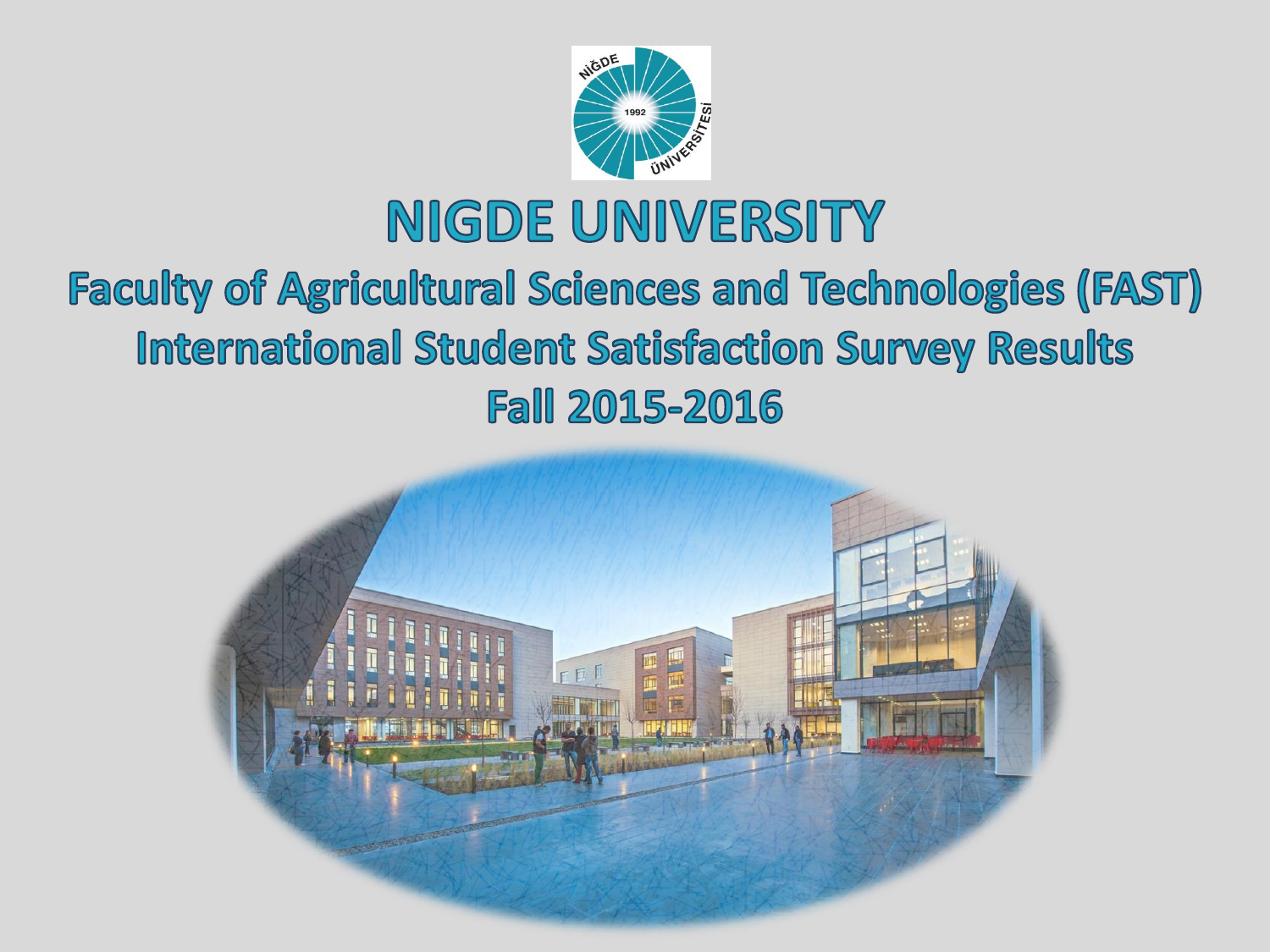# Degree of education



**graduate, 10**

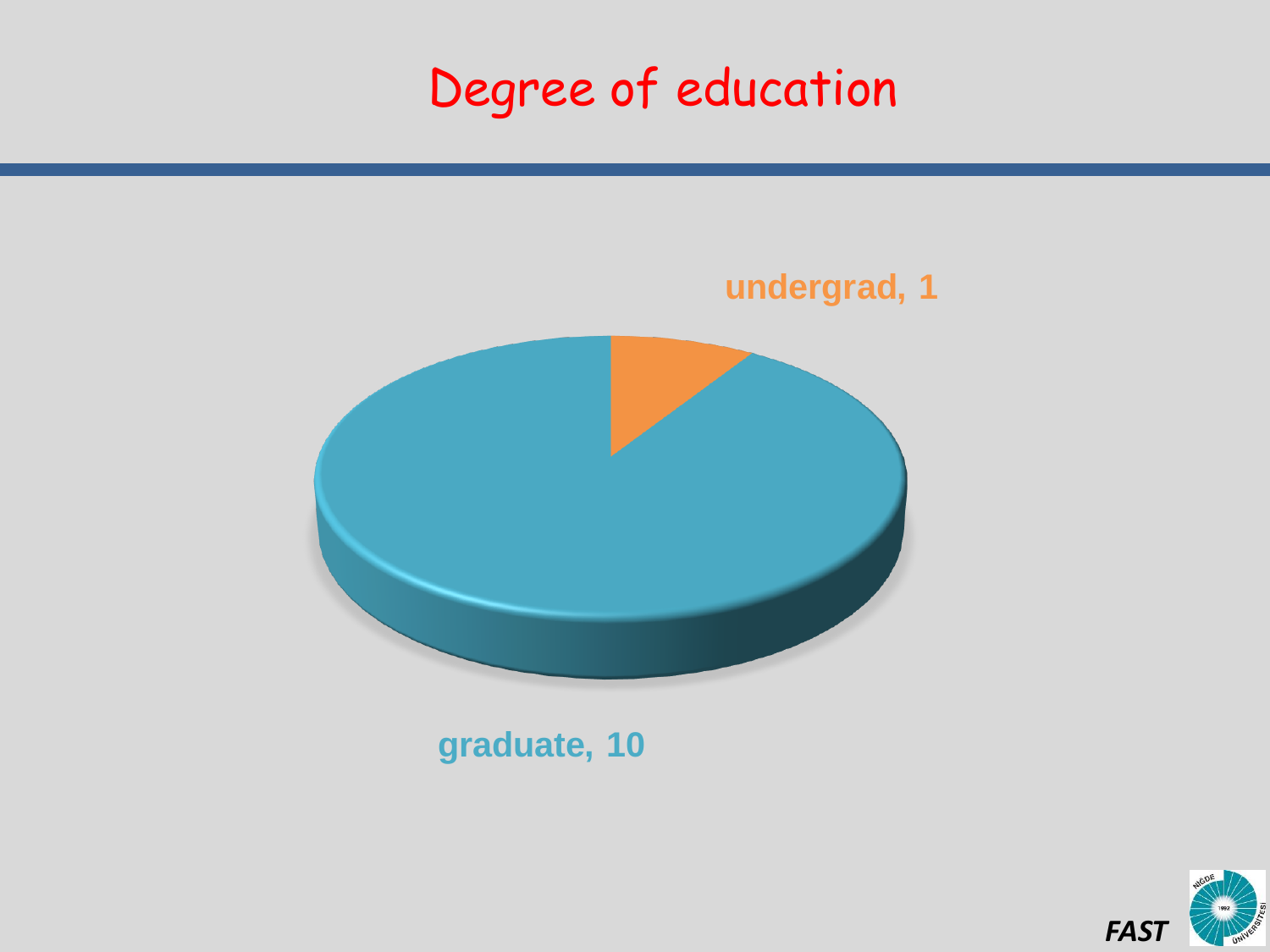# Effectiveness of teaching within your major



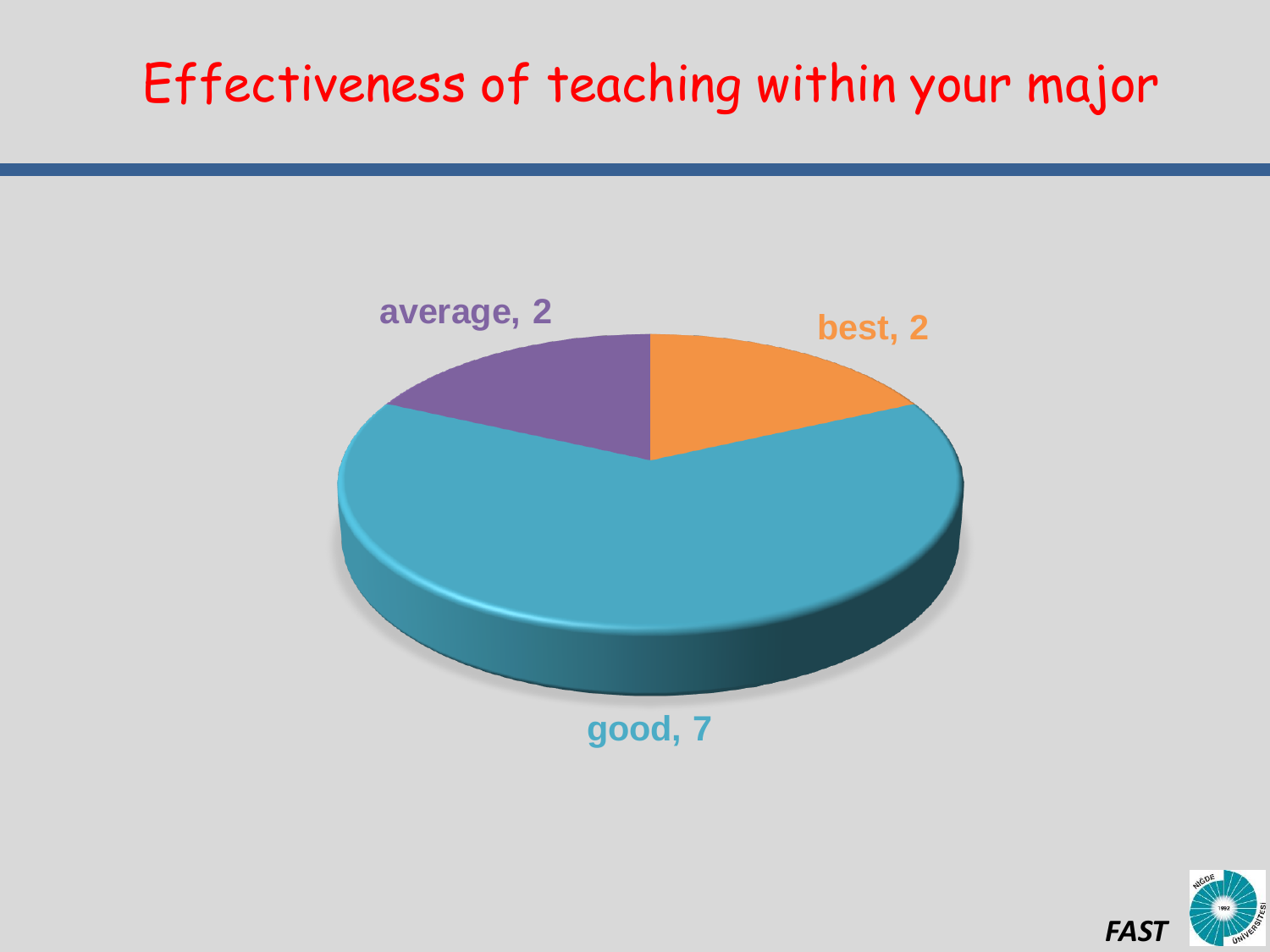## Helpfulness of academic advisors



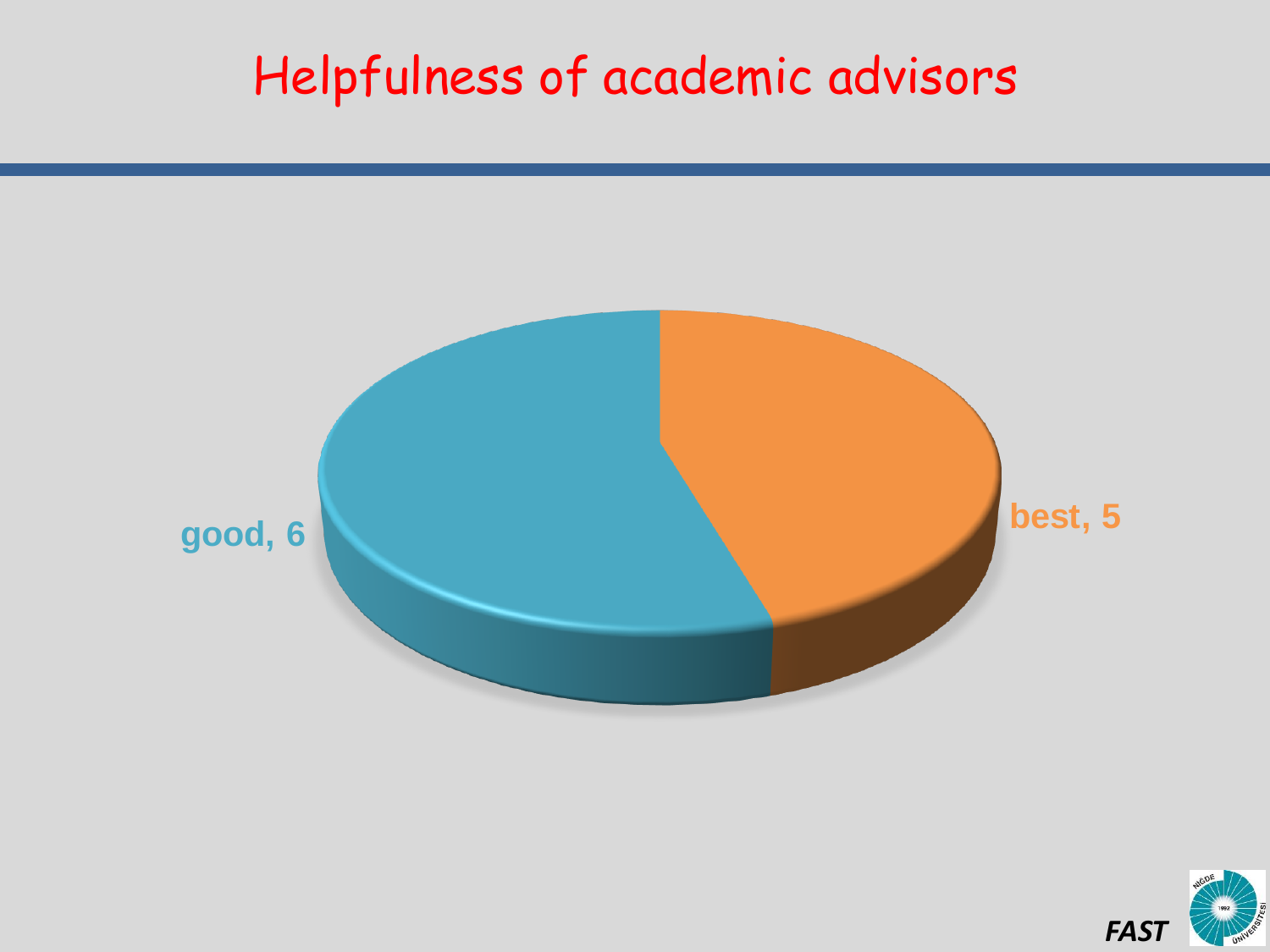#### The quality of courses taken in your major or field of study



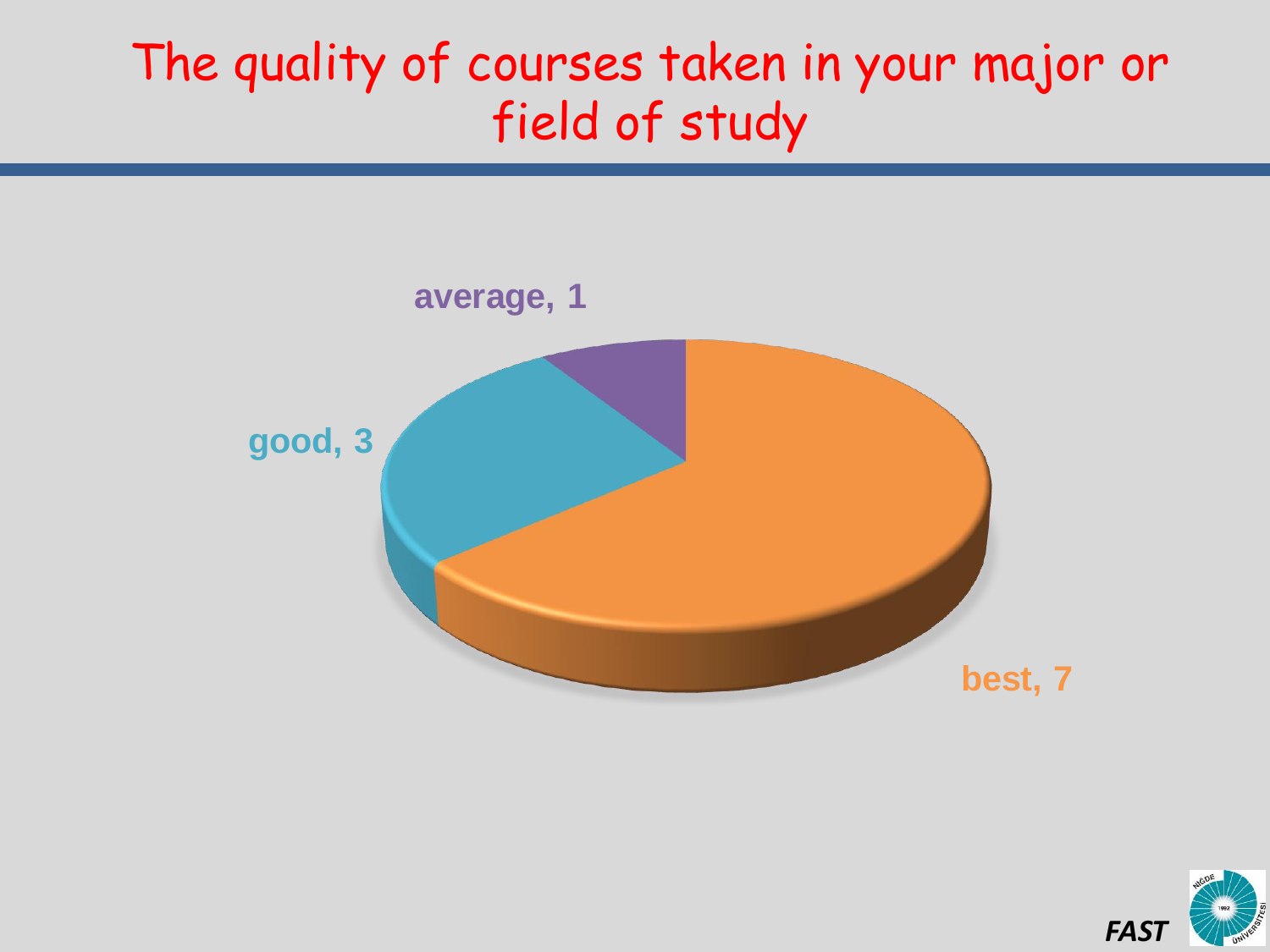The extent to which faculty included diversity/multicultural perspectives in their class presentations, assignments, or discussions



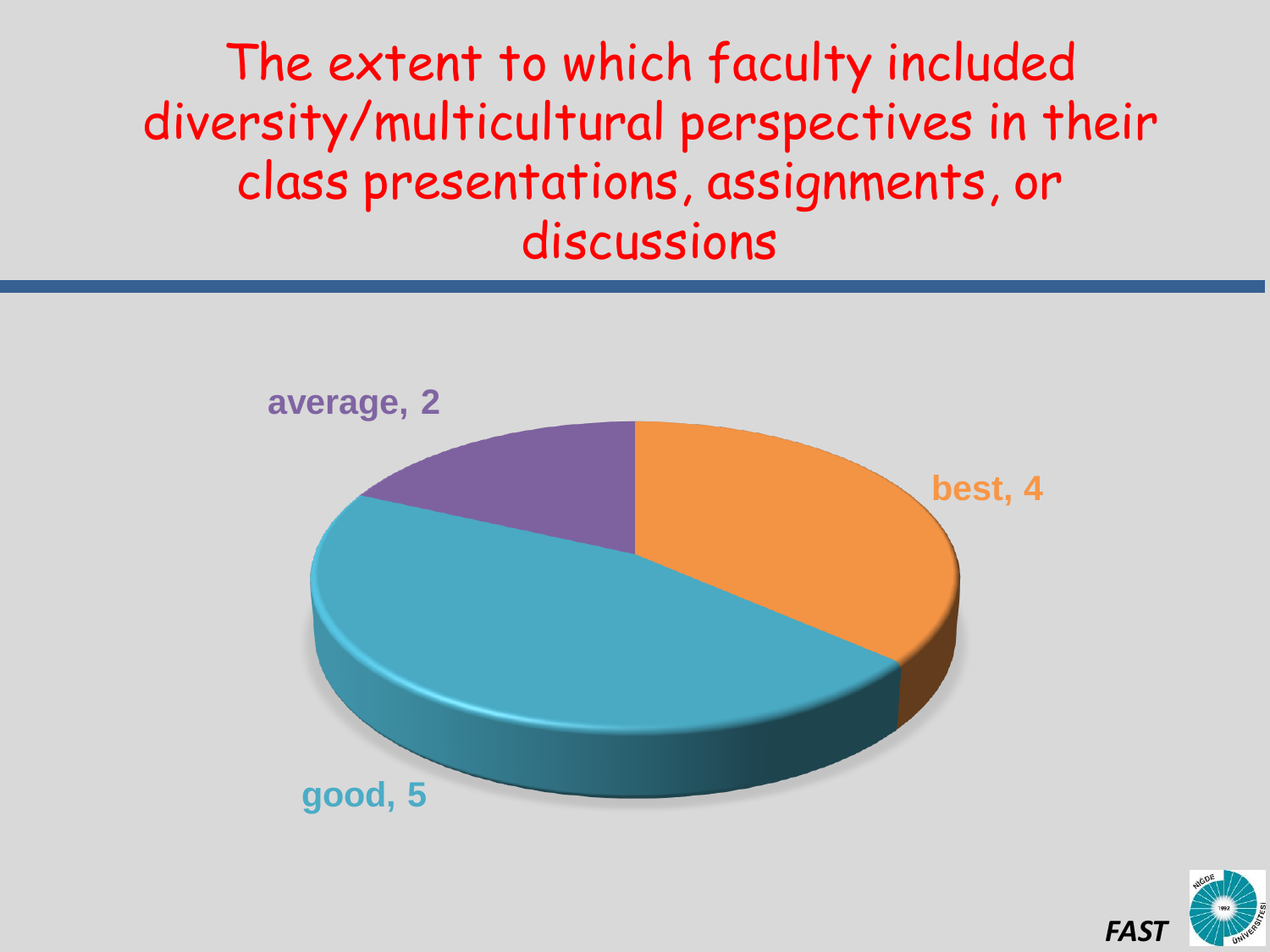The extent to which faculty included global perspectives in their class presentations, assignments, or discussions



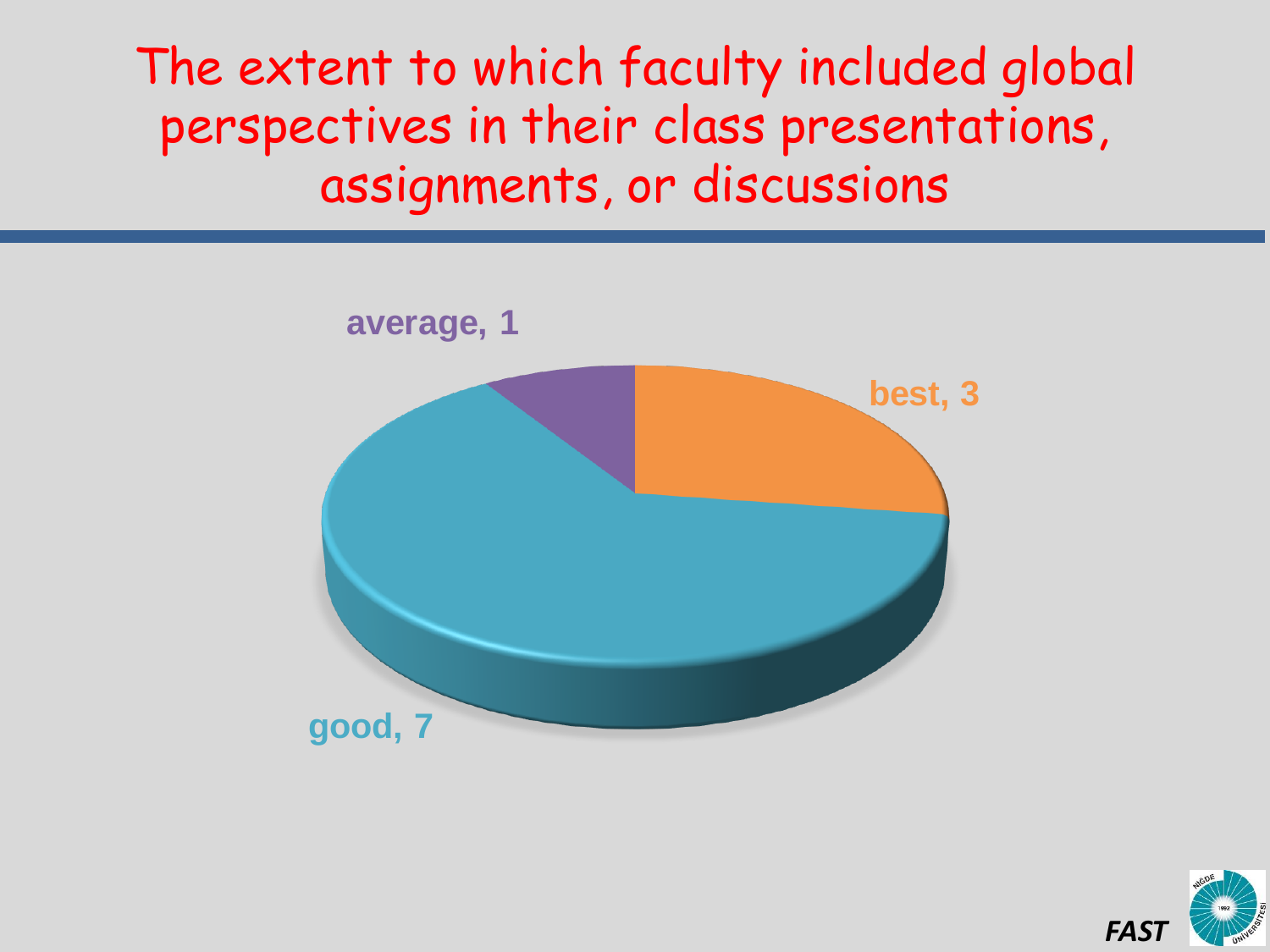#### Opportunity to participate in an independent research project with a faculty member



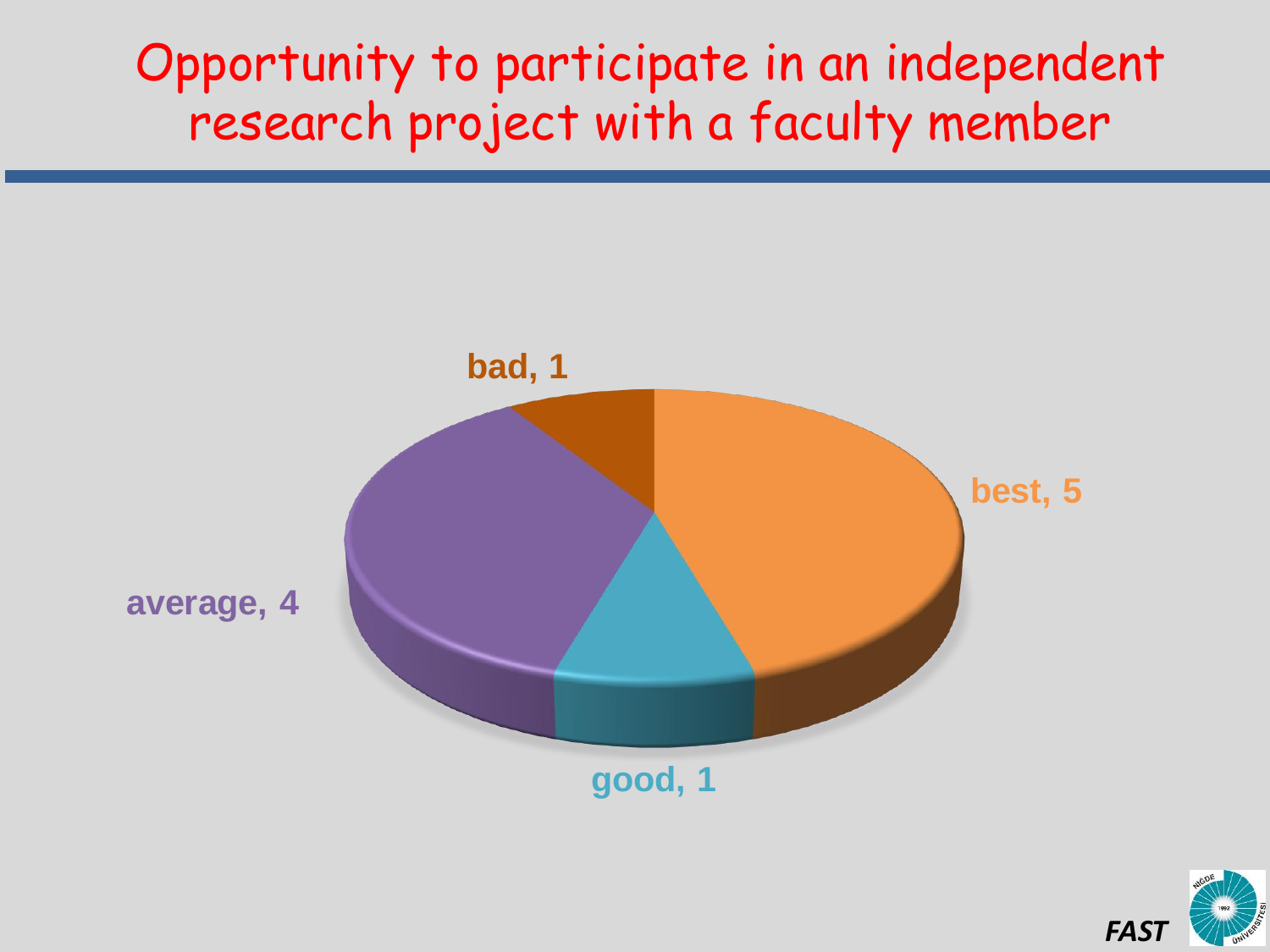#### The availability of courses to make progress toward your degree



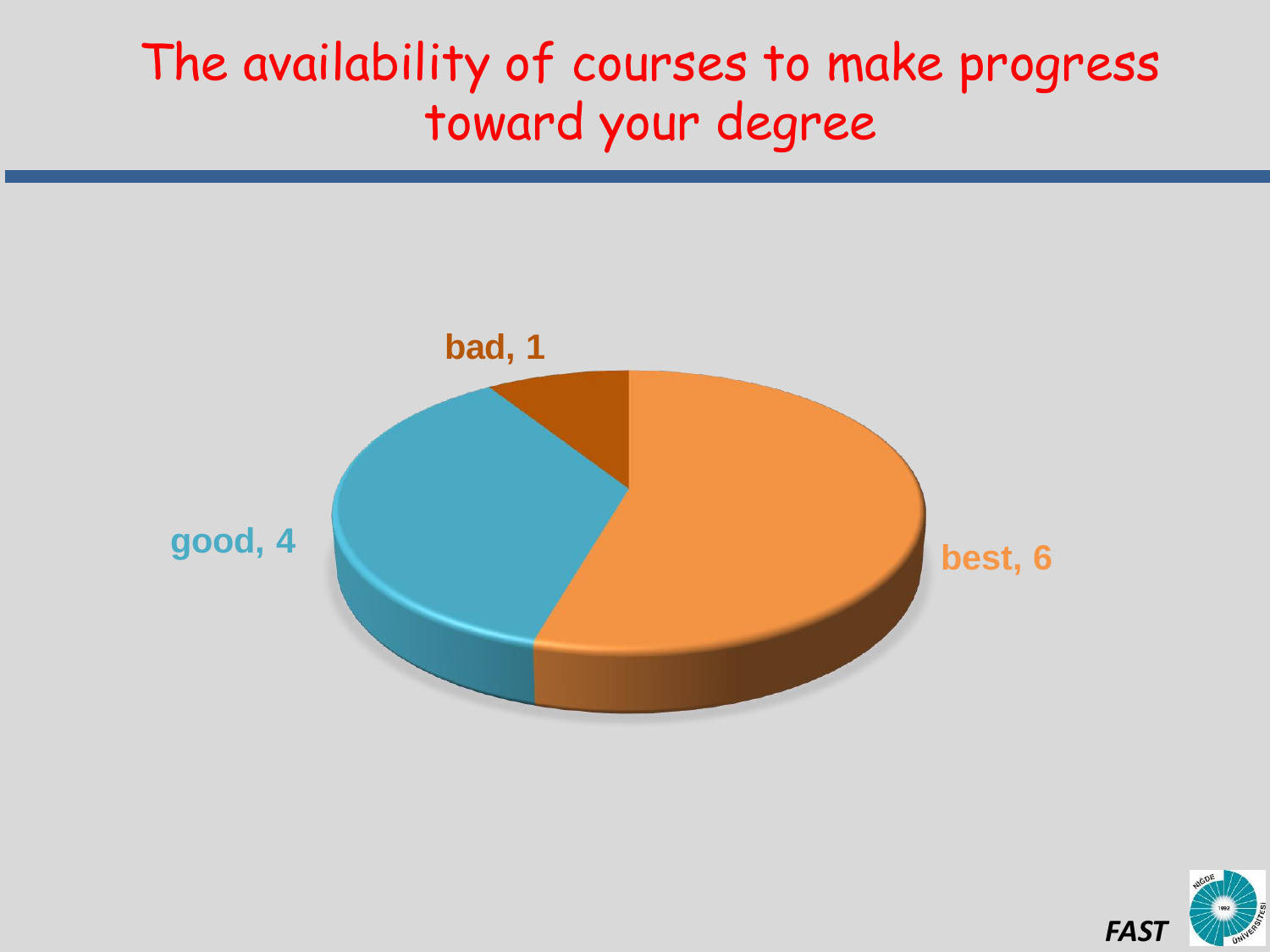#### The opportunities to meet with faculty outside of the classroom



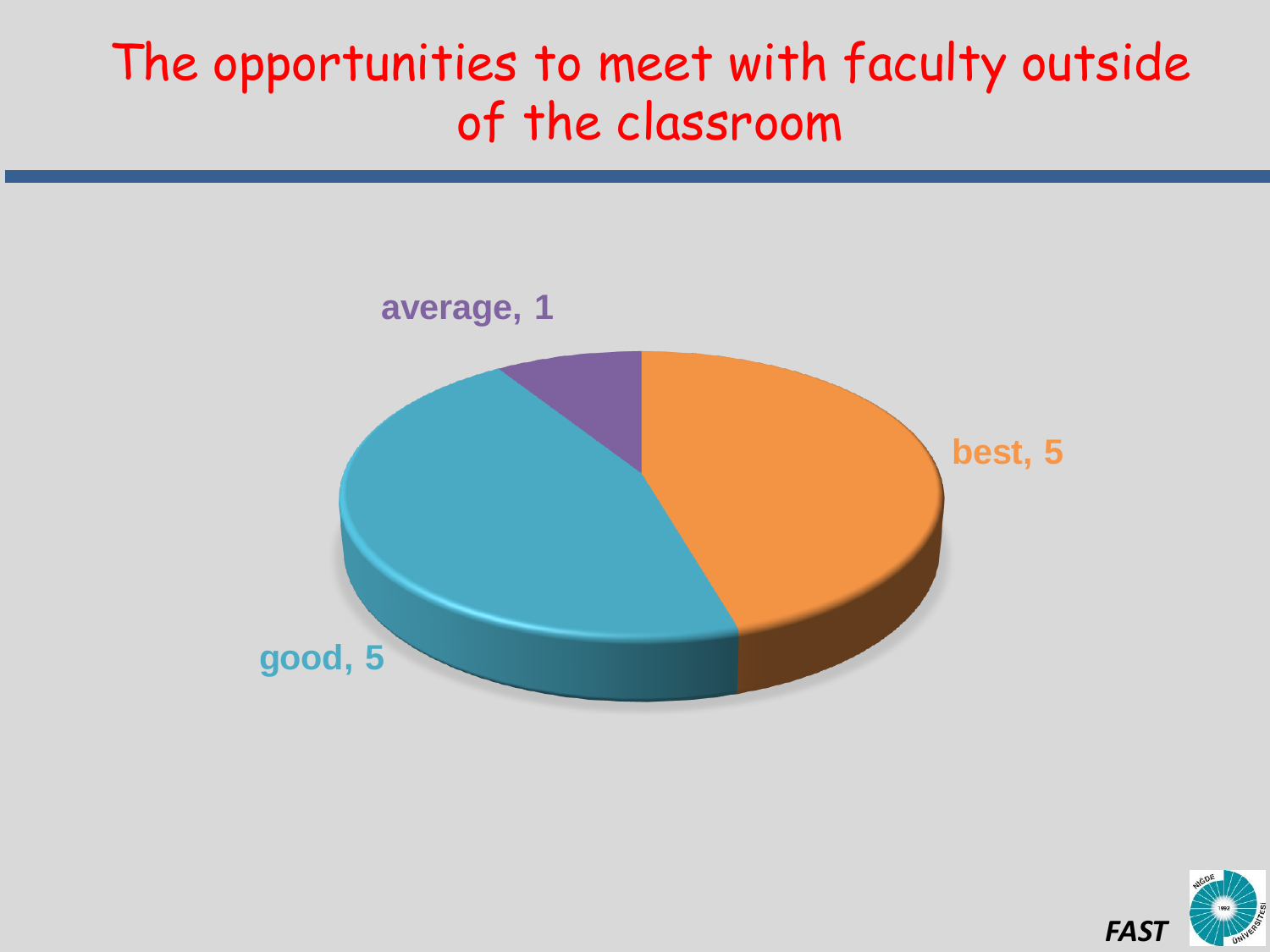#### Overall satisfaction at FAST